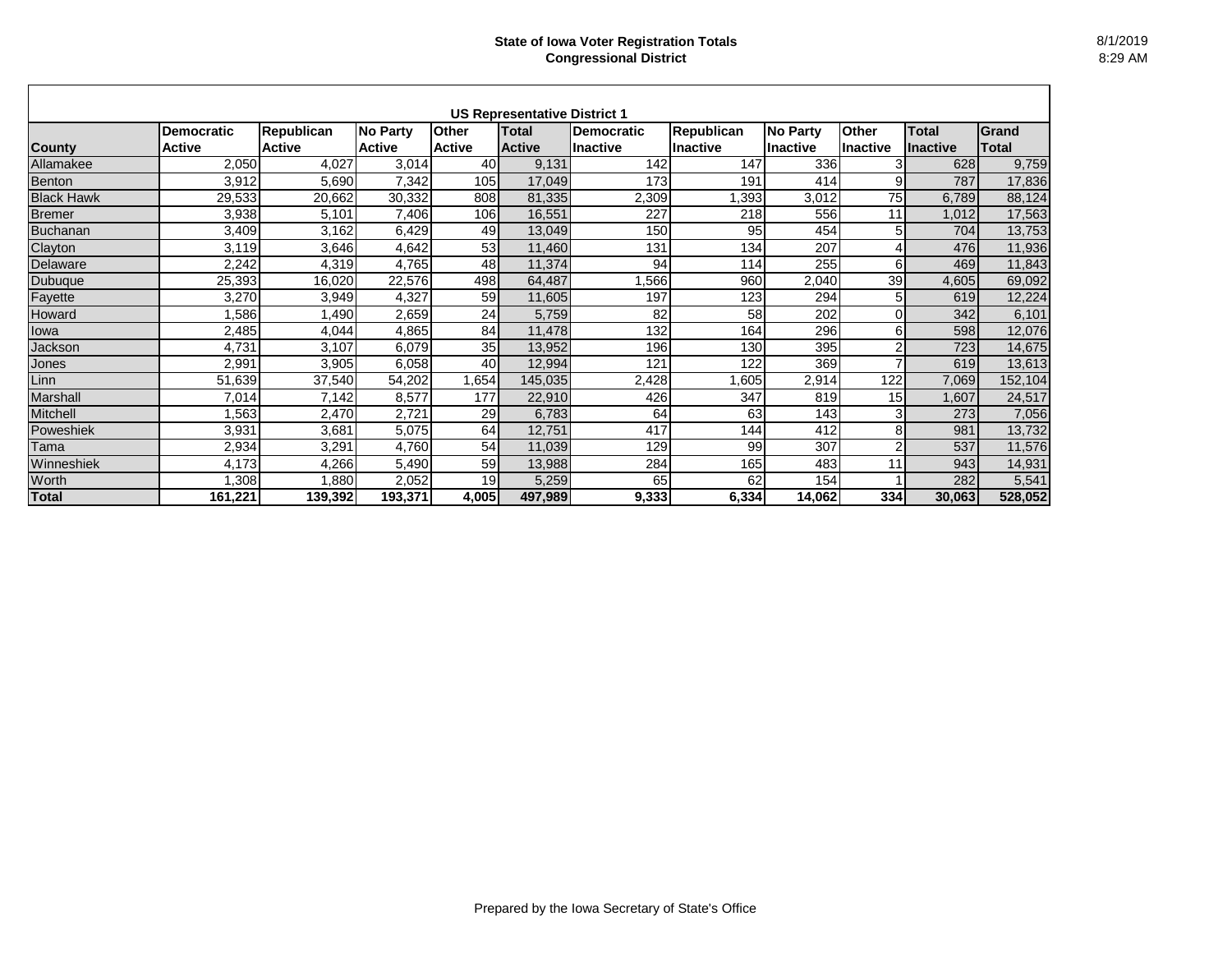|                  |                   |                   |                    |               | <b>US Representative District 2</b> |                 |                   |                 |                 |                 |              |
|------------------|-------------------|-------------------|--------------------|---------------|-------------------------------------|-----------------|-------------------|-----------------|-----------------|-----------------|--------------|
|                  | <b>Democratic</b> | <b>Republican</b> | <b>No Party</b>    | <b>Other</b>  | <b>Total</b>                        | Democratic      | <b>Republican</b> | <b>No Party</b> | <b>Other</b>    | <b>Total</b>    | <b>Grand</b> |
| <b>County</b>    | <b>Active</b>     | <b>Active</b>     | <b>Active</b>      | <b>Active</b> | <b>Active</b>                       | <b>Inactive</b> | <b>Inactive</b>   | <b>Inactive</b> | <b>Inactive</b> | <b>Inactive</b> | Total        |
| Appanoose        | 2,146             | 2,955             | 2,844              | 38            | 7,983                               | 169             | 183               | 401             |                 | 757             | 8,740        |
| Cedar            | 3,101             | 3,758             | 4,841              | 78            | 11,778                              | 113             | 144               | 253             | 11              | 521             | 12,299       |
| Clarke           | 1,428             | ,959              | 2,167              | 33            | 5,587                               | 70              | 85                | 194             | 5               | 354             | 5,941        |
| Clinton          | 9,061             | 7,616             | 13,493             | 148           | 30,318                              | 804             | 462               | ,450            | 19              | 2,735           | 33,053       |
| <b>Davis</b>     | ,635              | 1,740             | ,388               | 20            | 4,783                               | $\overline{74}$ | 80                | 130             | 3               | 287             | 5,070        |
| Decatur          | ,250              | 1,750             | .361               | 32            | 4,393                               | 163             | 106               | 199             | 4               | 472             | 4,865        |
| Des Moines       | 10,003            | 6,633             | 9,078              | 179           | 25,893                              | 660             | 338               | 859             | 21              | .878            | 27,771       |
| Henry            | 2,596             | 4,966             | 4,869              | 69            | 12,500                              | 250             | 281               | 590             | 4               | 1,125           | 13,625       |
| Jasper           | 7,946             | 7,502             | 9,328              | 129           | 24,905                              | 280             | 233               | 496             | 3               | 1,012           | 25,917       |
| Jefferson        | 4,080             | 3,147             | 2,932              | 95            | 10,254                              | 326             | 136               | 356             | 11              | 829             | 11,083       |
| Johnson          | 44,158            | 17,846            | 31,816             | 917           | 94,737                              | 4,573           | ,955              | 4,211           | 153             | 10,892          | 105,629      |
| Keokuk           | 1,729             | 2,382             | 2,263              | 21            | 6,395                               | 85              | 82                | 155             | $\overline{2}$  | 324             | 6,719        |
| Lee              | 8,471             | 4,506             | 8,128              | 143           | 21,248                              | 525             | 269               | 925             | 23              | 1,742           | 22,990       |
| _ouisa           | .606              | 2,380             | 2,674              | 33            | 6,693                               | 86              | $\overline{71}$   | 186             | 3               | 346             | 7,039        |
| Lucas            | 1,198             | 2,298             | 2,007              | 23            | 5,526                               | $\overline{72}$ | 92                | 162             |                 | 327             | 5,853        |
| Mahaska          | 2,371             | 6,874             | 4,300              | 100           | 13,645                              | 220             | 279               | 493             | 8               | 1,000           | 14,645       |
| Marion           | 4,939             | 9,647             | 7,711              | 123           | 22,420                              | 326             | 446               | 667             | 11              | 1,450           | 23,870       |
| Monroe           | 1,382             | 1,736             | ,535               | 22            | 4,675                               | 58              | 63                | 138             |                 | 260             | 4,935        |
| <b>Muscatine</b> | 7,701             | 7,782             | 10,596             | 169           | 26,248                              | 508             | 398               | 940             | 14              | 1,860           | 28,108       |
| <b>Scott</b>     | 34,915            | 30,651            | 47,895             | 921           | 114,382                             | 3,670           | 2,331             | 5,393           | 121             | 11,515          | 125,897      |
| Van Buren        | 865               | ,964              | 1,754              | 26            | 4,609                               | 60              | 86                | 128             | 4               | 278             | 4,887        |
| Wapello          | 7.710             | 5,294             | 6,746              | 103           | 19,853                              | 576             | 310               | 821             | 12              | 1,719           | 21,572       |
| Washington       | 3,045             | 5,744             | $\overline{5,}293$ | 115           | 14,197                              | 170             | 241               | 416             | 16              | 843             | 15,040       |
| Wayne            | 889               | ,436              | 1,169              | 21            | 3,515                               | 27              | 58                | 67              | 3               | 155             | 3,670        |
| <b>Total</b>     | 164,225           | 142,566           | 186,188            | 3,558         | 496,537                             | 13,865          | 8,729             | 19,630          | 457             | 42,681          | 539,218      |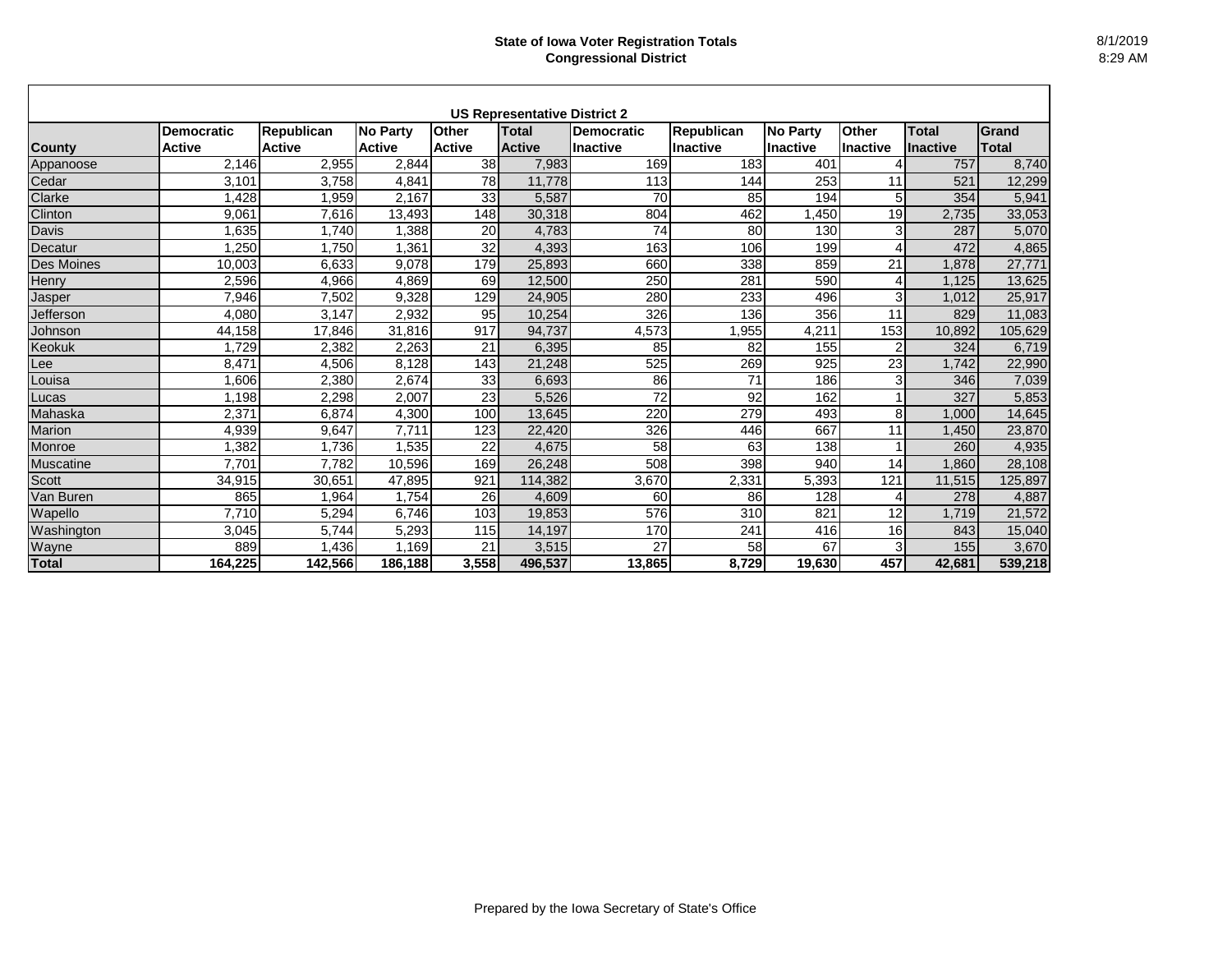|               |                                    |                                    |                           |                        | <b>US Representative District 3</b> |                                |                                |                              |                                 |                                 |                       |
|---------------|------------------------------------|------------------------------------|---------------------------|------------------------|-------------------------------------|--------------------------------|--------------------------------|------------------------------|---------------------------------|---------------------------------|-----------------------|
| <b>County</b> | <b>Democratic</b><br><b>Active</b> | <b>Republican</b><br><b>Active</b> | No Party<br><b>Active</b> | Other<br><b>Active</b> | Total<br><b>Active</b>              | <b>Democratic</b><br>llnactive | <b>Republican</b><br>Ilnactive | <b>No Party</b><br>lInactive | <b>Other</b><br><b>Inactive</b> | <b>Total</b><br><b>Inactive</b> | Grand<br><b>Total</b> |
| Adair         | 979                                | 1,996                              | 2,062                     | 29                     | 5,066                               | 45                             | 69                             | 134                          |                                 | 250                             | 5,316                 |
| Adams         | 539                                | 992                                | 1,089                     | 81                     | 2,628                               | 38                             | 38                             | 103                          | 2                               | 181                             | 2,809                 |
| Cass          | ,427                               | 4,572                              | 2,894                     | 39                     | 8,932                               | 111                            | 256                            | 348                          | 3                               | 718                             | 9,650                 |
| <b>Dallas</b> | 14,490                             | 19,976                             | 22,989                    | 526                    | 57,981                              | 794                            | ,209                           | ,880                         | 48                              | 3,931                           | 61,912                |
| Fremont       | 986                                | 2,312                              | 1,360                     | 27                     | 4,685                               | 84                             | 131                            | <b>175</b>                   | 2                               | 392                             | 5,077                 |
| Guthrie       | ,582                               | 2,828                              | 3,030                     | 53                     | 7,493                               | 63                             | 111                            | 218                          | $\overline{2}$                  | 394                             | 7,887                 |
| Madison       | 2,576                              | 4,272                              | 3,889                     | 84                     | 10,821                              | 135                            | 226                            | 338                          | 2                               | 701                             | 11,522                |
| <b>Mills</b>  | 1,983                              | 5,151                              | 3,054                     | 115                    | 10,303                              | 44                             | 67                             | 97                           | 3                               | 211                             | 10,514                |
| Montgomery    | 1,053                              | 3,456                              | 2,272                     | 35                     | 6,816                               | 79                             | 143                            | 221                          | 5                               | 448                             | 7,264                 |
| Page          | 1,495                              | 4,852                              | 2,948                     | 57                     | 9,352                               | 139                            | 247                            | 367                          | 6                               | 759                             | 10,111                |
| Polk          | 114,862                            | 80,814                             | 92,631                    | 3,175                  | 291,482                             | 5,963                          | 3,697                          | 5,709                        | 242                             | 15,611                          | 307,093               |
| Pottawattamie | 15,279                             | 21,082                             | 20,245                    | 657                    | 57,263                              | ,584                           | ,444                           | 2,429                        | 98                              | 5,555                           | 62,818                |
| Ringgold      | 812                                | ,464                               | 745                       |                        | 3,028                               | 31                             | 47                             | 57                           |                                 | 136                             | 3,164                 |
| Taylor        | 657                                | 1,833                              | 1,198                     | 24                     | 3,712                               | 36                             | 52                             | 89                           | $\overline{2}$                  | 179                             | 3,891                 |
| Union         | ,634                               | 2,689                              | 3,166                     | 46                     | 7,535                               | 119                            | 129                            | 355                          | 3                               | 606                             | 8,141                 |
| Warren        | 9,767                              | 11,589                             | 12,249                    | 246                    | 33,851                              | 492                            | 541                            | 905                          | 26                              | ,964                            | 35,815                |
| <b>Total</b>  | 170,121                            | 169,878                            | 175,821                   | 5,128                  | 520,948                             | 9,757                          | 8,407                          | 13,425                       | 447                             | 32,036                          | 552,984               |